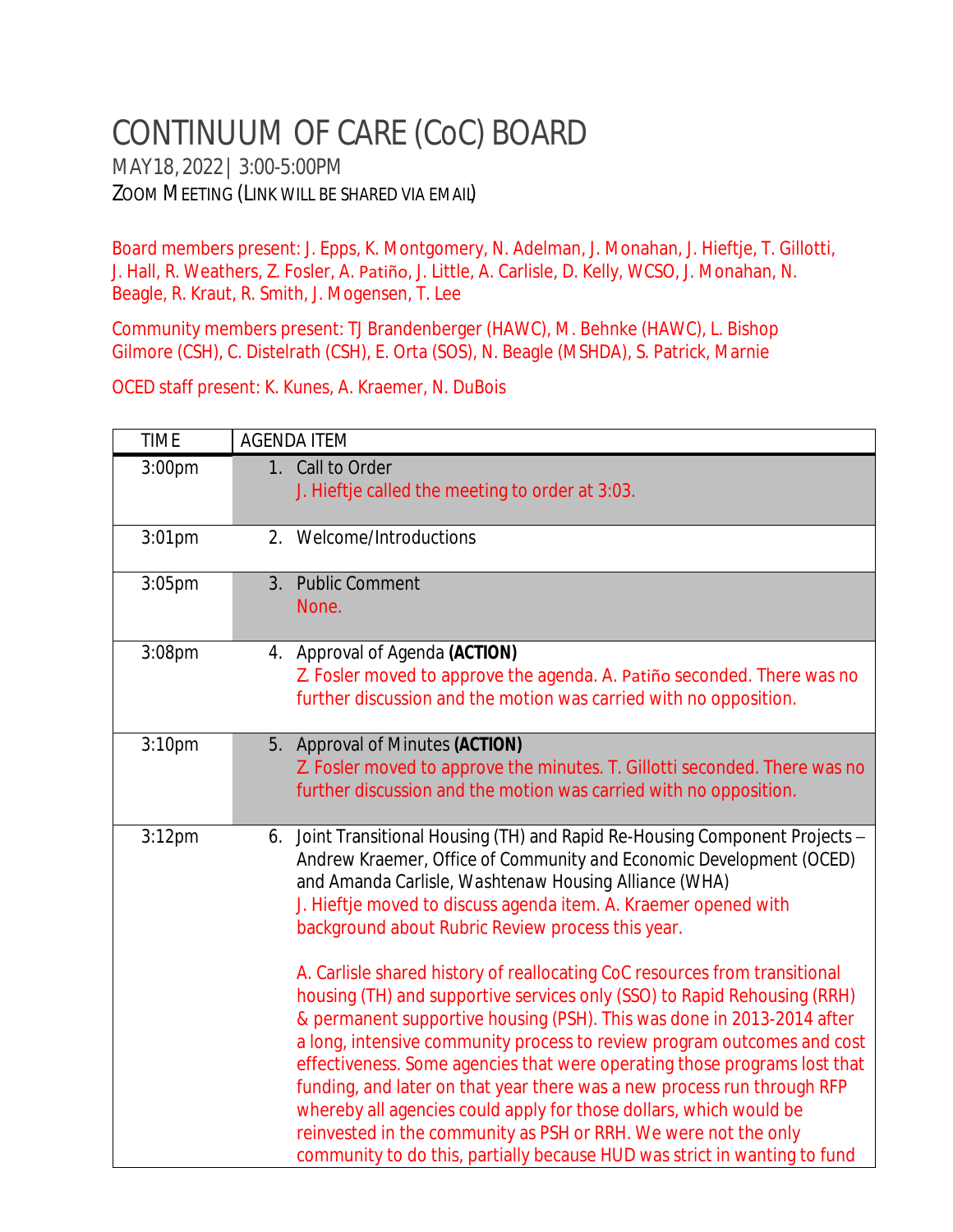the most effective and evidence-based programs, and TH should only be for households truly in transition. They talked about it being for domestic violence survivors and youth. See Board Packet for more detail.

A. Kraemer voiced that OCED isn't pushing for a project that is joint TH/RRH (which HUD does fund—unlike TH). OCED just wanted to have the materials ready in case the community does want to apply for that project type in this year's CoC competition. It is not in the part of the rubric review that is included in the Board packet—it is a check box allowing that project option in the application for new projects. The Application would be shared after the NOFO was released, depending on the amount of funds available. There would be a process, including a mandatory meeting to talk about community needs. The application is about 20 pages long, including eligible applicants and project types—including joint TH/RRH—and activities. The big change was including the joint project to one of the options in the proposed project type. The application also has a narrative to ask why it is needed in the community. But, before a joint TH/RRH project might be funded in the community, we would also need to change our prioritization scheme which currently prioritizes PSH projects. So, this is more of a first step in case it would be helpful. It does not signal a shift in policy at this time.

A. Patiño would like to know more about the joint TH/RRH model—are other communities doing it? Is there a reason to vote yes on this if we might not doing it?

A. Kraemer said that GPD, paired with SSVF, is kind of what a joint TH/RRH project is. It is operating and working well in our community, with positive housing retention outcomes. Another piece of backstory is that last year, we wanted to fund HMIS project but we didn't have an application for it, which made it difficult to do. So this year, we thought we would put together an application for everything so that we could be prepared for all types of possible projects.

T. Gillotti added that we want to free up applications for a broad range of projects, but not changing how we score projects based on our community priorities.

A. Kraemer said this can make us more flexible in the future. We're reaching this space with families where sometimes at CHP meetings, we don't have enough families for RRH spots. We're not at the point to make changes but we're monitoring it. We might be having conversations at some point about shifting priorities, the last big one happened in 2014. We just want to be in a position to meet that time if we do.

R. Kraut said that the word on the street has generally been that HAWC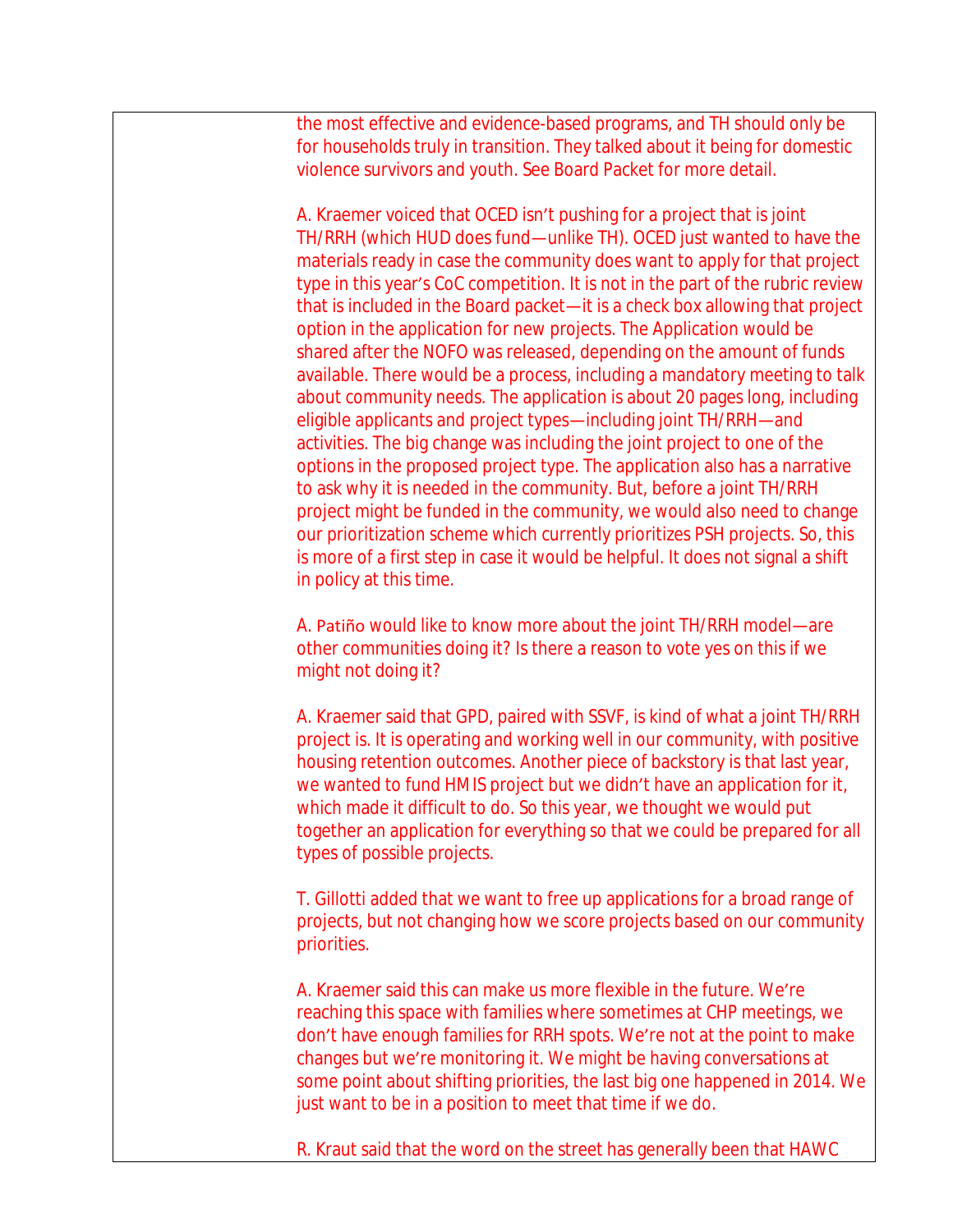doesn't have support for families. If you're not having referrals, it might be something we need to promote in the community—there is more need than you think. I think this is great but even among the McKinney-Vento liaisons there isn't a lot of clarity around who should be eligible for what. So if we have openings, how are we talking about that with people?

J. Hall said she is surprised that there aren't enough families for RRH slots. I get phone calls and emails literally every day since my number is on the HUD website and we refer them to HAWC. There must be some kind of breakdown there if that's really the case.

A. Carlisle said that families meeting the definition of 'literally homeless' is quite difficult and that's where hands are somewhat tied. Being able to provide more opportunities for families to get into shelter would mean they would then be eligible for RRH.

R. Kraut said you're right—we could be more publicly explicit about what it means to be literally homeless. I've come across families where people were putting their own housing at risk to keep people doubled up because they're worried if they were literally homeless, there wouldn't be anything for them—when in reality if they were in a hotel they would have qualified. The opportunity is there for us to be really explicit. How would you qualify? What kind of advice should we be giving to people?

J. Monahan shared from the WISD/McKinney-Vento liaison perspective, homelessness is not clear, so I agree with your point. The other piece is, we oftentimes have to do more support of hotel stays to get them to qualify. I don't think there's enough information to families or an understanding of the process for them to make these kinds of decisions.

A. Carlisle shared she would like for our community to explore the TH/RRH model more, including the costs and opportunities. Regardless of how the vote goes, I may have some concerns about putting it on there without understanding what it would mean. Changing components and priorities comes with a lot of apprehension and people want to know if something is worth pursuing. If we're not talking about changing priorities, are we just going through this but not really giving the FRT direction on whether or not to prioritize this? I have reservations about moving forward without doing some of this research—is TH through master leasing? Or more like how GPD program looks? There's a lot of good learning that could happen.

R. Weathers agreed. We need more information before we move forward.

No further discussion.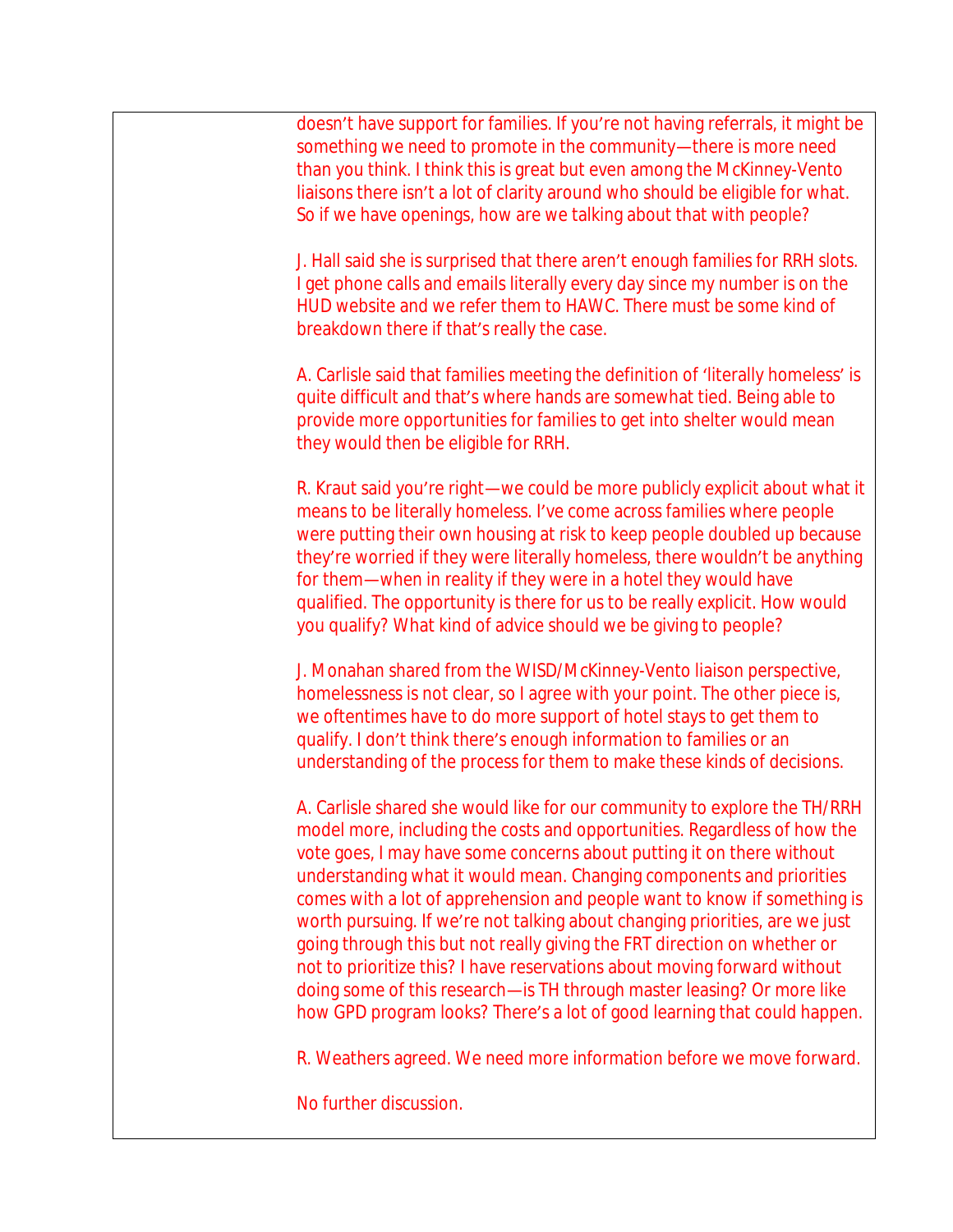| 3:30 <sub>pm</sub> | 7. Approval of CoC Rubric Review Recommendations (ACTION) - Andrew<br>Kraemer, Office of Community and Economic Development (OCED)<br>A. Carlisle moved to discuss agenda item. T. Gillotti seconded.                                                                                                                                                                                                                                                                                                         |
|--------------------|---------------------------------------------------------------------------------------------------------------------------------------------------------------------------------------------------------------------------------------------------------------------------------------------------------------------------------------------------------------------------------------------------------------------------------------------------------------------------------------------------------------|
|                    | A. Kraemer walked through recommendations made through the three<br>Rubric Review meetings, primarily with CoC recipients. The draft rubric and<br>a summary of the changes are available in the Board Packet.                                                                                                                                                                                                                                                                                                |
|                    | A. Carlisle asked, what if the denominator for the employment rate is 0,<br>with the new way of calculating this metric? A. Kraemer answered this<br>specific scenario was not considered-perhaps the project would get the<br>point. Would have to think that through.                                                                                                                                                                                                                                       |
|                    | A. Kraemer said that the joint TH/RRH is separate from the rubric, so<br>would it make sense to separate that out for the purposes for the vote?                                                                                                                                                                                                                                                                                                                                                              |
|                    | A. Carlisle asked if we were voting on the new proposals or not because<br>they were not in the packet-only the renewal rubric was in the packet.                                                                                                                                                                                                                                                                                                                                                             |
|                    | J. Hieftje asked if the new items were incorporated into this action item<br>before us? A. Kraemer said they are separate, they're not included in the<br>packet. J. Hieftje clarified that we are voting on these minor changes<br>Andrew just went through.                                                                                                                                                                                                                                                 |
|                    | A. Patiño asked if the HMIS project renewal will also need to have an<br>application for ongoing renewal? Having had that in last year but not<br>having a history of there being an application associated with that. A.<br>Kraemer said we could consider doing that. We haven't talked about that<br>internally yet, but what you're saying makes sense.                                                                                                                                                   |
|                    | T. Gillotti clarified that what is in the packet is for the renewal rubric only,<br>and when we do get to the new project, your question is about including<br>HMIS in that. A. Patiño agreed and said, there is an opportunity for new,<br>but do you have to do something to renew your HMIS project? Might be a<br>discussion for later.                                                                                                                                                                   |
|                    | J. Mogensen said he thinks it's important that we answer the question that<br>A. Carlisle brought up to make sure we don't mess up the equations in<br>there. There are projects that have almost all people on disability or<br>should be. That could really impact how the rubric works. A. Kraemer<br>would propose that, in the event the project has no eligible employable<br>adults, that they receive the point so we're not penalizing them for that.<br>This will be added as a note on the bottom. |
|                    | K. Kunes shared a concern that we think through the implications of who is<br>here and with voting power. Understanding that we can't wait on this                                                                                                                                                                                                                                                                                                                                                            |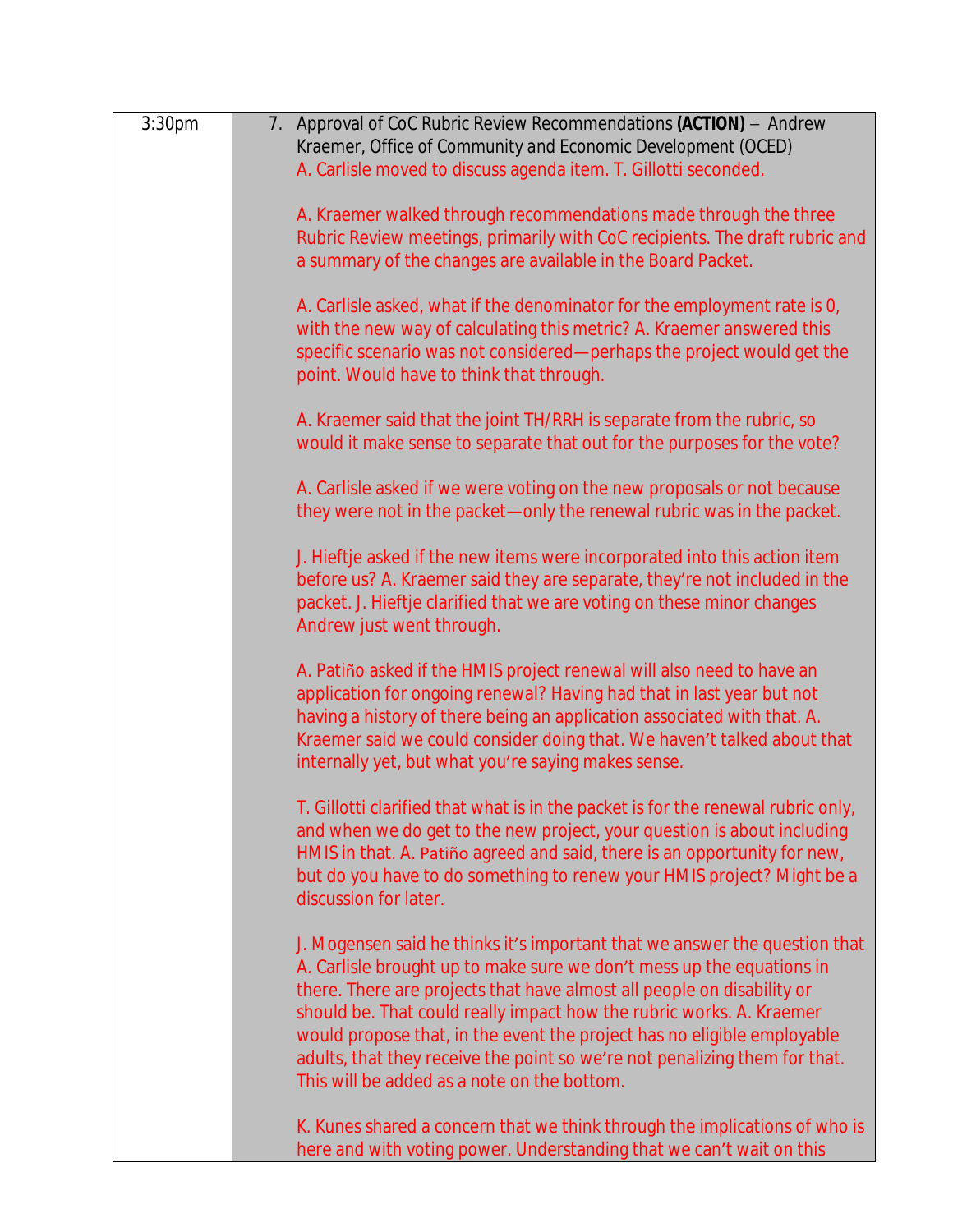|                    | because of the timeline-but this doesn't feel good, knowing who hasn't<br>been represented in these processes and how inaccessible these spaces<br>are, filled with jargon and complicated details.<br>A. Carlisle said we could move forward on the renewal since there was at<br>least a process for that-that could have been better, but it still happened.<br>I am still unclear about the process for new projects? It wouldn't be out of<br>the ordinary to schedule a special meeting.<br>A. Kraemer said we could wait until the July meeting to talk about the new<br>project competitions, because we probably won't start that competition<br>until HUD releases the NOFO which might not be until late July anyway.<br>K. Kunes said that it is a concern of hers to not score the racial equity piece<br>if it really is a priority for the community. I said this in the rubric review<br>meetings too, I just wanted to share that here.<br>J. Hieftje said that having the opportunity to gather data could inform<br>future efforts to score the measure.<br>No further discussion. The motion carried without opposition. |
|--------------------|----------------------------------------------------------------------------------------------------------------------------------------------------------------------------------------------------------------------------------------------------------------------------------------------------------------------------------------------------------------------------------------------------------------------------------------------------------------------------------------------------------------------------------------------------------------------------------------------------------------------------------------------------------------------------------------------------------------------------------------------------------------------------------------------------------------------------------------------------------------------------------------------------------------------------------------------------------------------------------------------------------------------------------------------------------------------------------------------------------------------------------------------|
| $3:35$ pm          | 2021 OCED Year-In-Review - Teresa Gillotti, Office of Community and<br>8.<br>Economic Development (OCED)<br>J. Hieftje moved to discuss agenda item. T. Gillotti decided to defer to the<br>July meeting when the report is ready to share in the Board Packet.                                                                                                                                                                                                                                                                                                                                                                                                                                                                                                                                                                                                                                                                                                                                                                                                                                                                              |
| 3:40 <sub>pm</sub> | Diversion Data - Andrew Kraemer, Office of Community and Economic<br>9.<br>Development (OCED)<br>J. Hieftje moved to discuss agenda item. A. Kraemer shared overview of<br>work in diversion: two full-time staff, one focused on individuals and<br>families. This is a different approach, having problem-solving conversations<br>with people to use their existing resources and connect them to services.<br>Close to half of people who were diverted were to permanent<br>destinations. The report included in the Board packet goes into more<br>detail. This approach is promising based on the success rate and seems<br>cost effective to do these things on the front-end.<br>No questions or further discussion.                                                                                                                                                                                                                                                                                                                                                                                                                |
| $3:45$ pm          | 10. COVID Emergency Rental Assistance (CERA)<br>Program Updates - Kristin Kunes, Office of Community and<br>а.<br>Economic Development (OCED)<br>b. Partner Updates - Rhonda Weathers, SOS Community Services & TJ<br>Brandenberger, Salvation Army<br>J. Hieftje moved to discuss agenda item.                                                                                                                                                                                                                                                                                                                                                                                                                                                                                                                                                                                                                                                                                                                                                                                                                                              |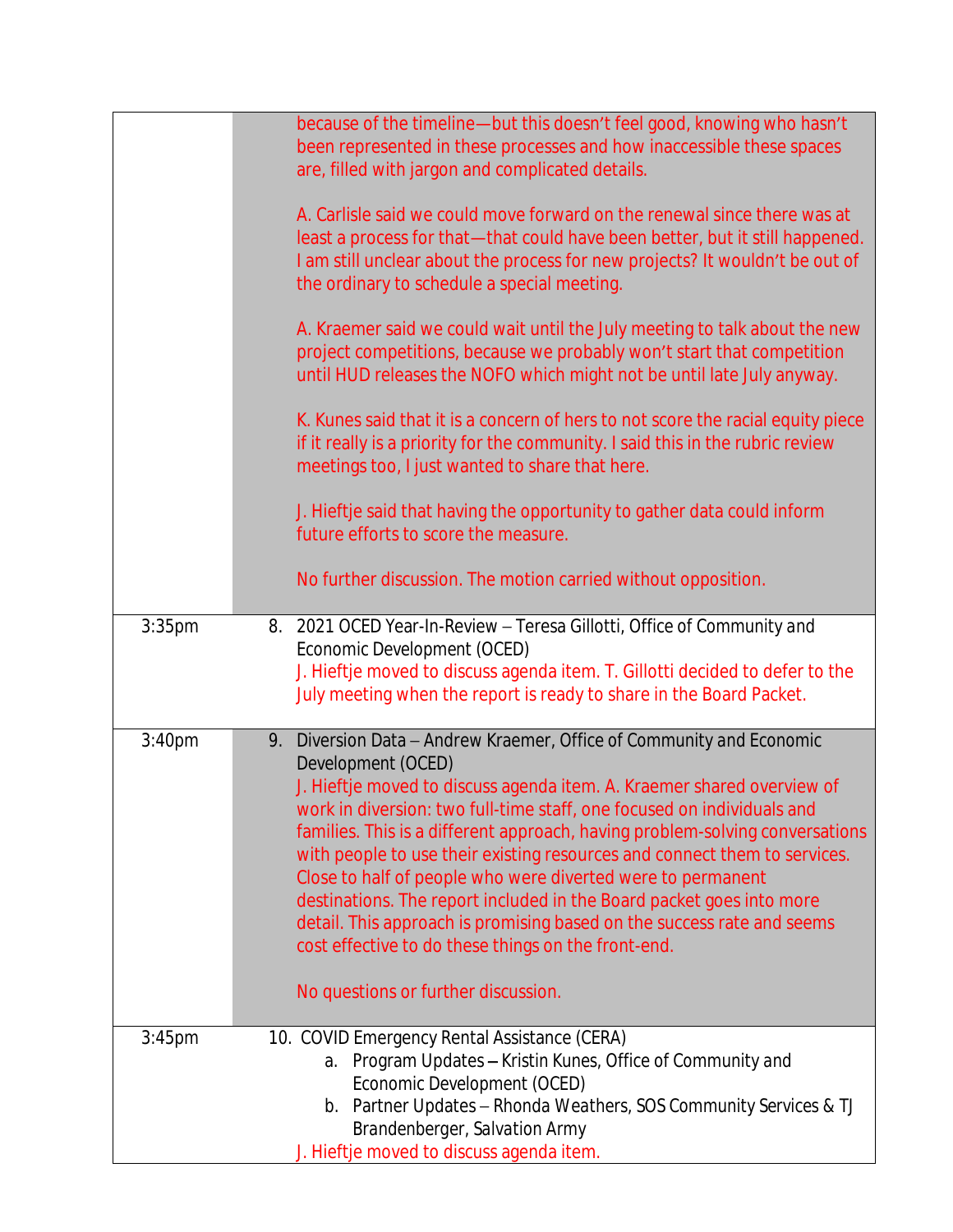K. Kunes shared updates. New flyers went out to the community about eligibility and deadlines. MSHDA is setting the date for portal closure, they think it will close at the end of June. It is a moving target based on the statewide numbers. Application numbers have gone down, which is why it shifted back. We will have at least four weeks' notice before the portal does in fact close. The opportunity to apply is still out there and we want to make sure people are applying. Washtenaw County received our second allocation which will be available through September.

R. Weathers shared that SOS has shared 3,263 cases, 1,077 have been approved, around 600 in some part of the review process. We are currently assigning cases from 3/15 for renewals. So far have spend more than \$10 million in assistance.

TJ Brandenberger shared that HAWC has received a total of 3,040 cases, 1,278 approved, around 400 active cases. The oldest untouched initial application was from mid-April. For CERA2, we have spent more than \$2 million. I will get the CERA1 spending to you.

R. Kraut asked if TJ Brandenberger could share the main reason for denials. TJ shared that a majority are duplicate applications. There has been a decent amount of fraudulent applications. The denial numbers have gone up recently due to new criteria from MSHDA and new time frame of arrears. But still, most are duplicates or incomplete.

J. Hall asked if someone moved out of a unit and into a new unit, if the old arrears from the previous unit are not paid, would that be a denial? TJ Brandenberger said yes, we've gone as far as a case being approved and the tenant left before the check got to the landlord, so we had to denied. That's very important to emphasize to clients, which our caseworkers do.

J. Hall asked if Barrier Busters is able to pick those cases? We've had people moved from one unit to another within AAHC but it's a different legal entity. Might have been because of VAWA or because their occupancy was wrong, and they needed a bigger or smaller unit. So, is there another place that isn't as restrictive as the MSHDA rules? TJ Brandenberger said that Friends in Deed might have funding to help, their funding is more flexible with less restrictions. With pretty much all of the federally funded programs, they're strict on the 'being-in-the-unit' rule. J. Hall said we have to collect the money from the tenants otherwise they'd lose their housing voucher, so now we have some tenants with \$6k in debts. R. Weathers said they've used SER and Barrier Busters for some smaller amounts, but the funding in the community has dried up.

A. Carlisle asked when the Barrier Busters funding will be renewed. T. Gillotti said it is divided up quarterly. OCED has been coordinating with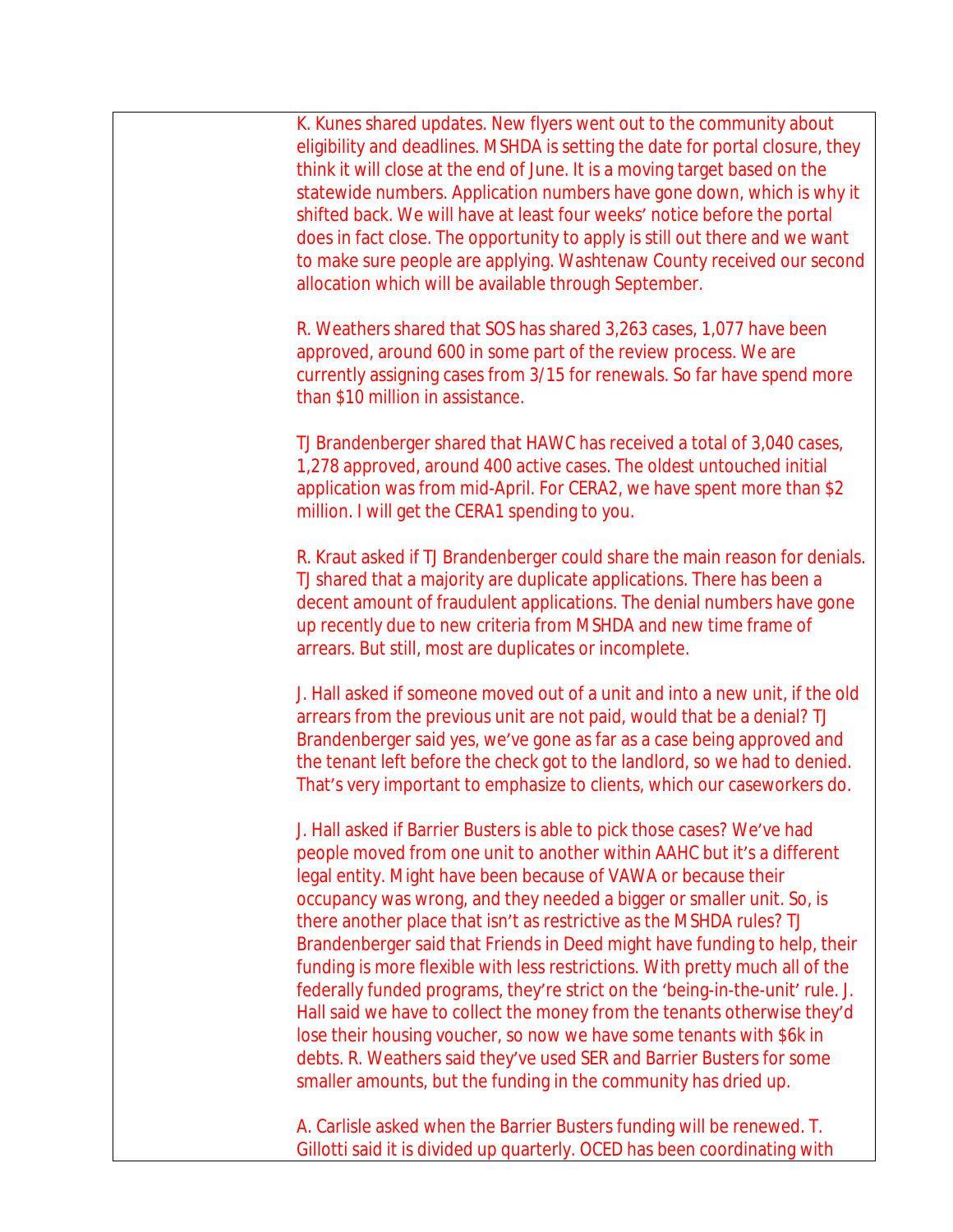|                    | Health Department about the end of benefits-CERA, utility assistance.<br>That's what is eating up our funds really quickly. We've put in a request for<br>support with that as well as Medicaid re-enrollment. We're asking the<br>County to consider a much more substantial contribution to Barrier<br>Busters with ARPA funds. That request is in, hopefully will come up in the<br>June Board meeting. We do know it's a big challenge.<br>No further discussion.                                                                                                                                                                                                                                                                                                                                                                                                                                                                                                                                                             |
|--------------------|-----------------------------------------------------------------------------------------------------------------------------------------------------------------------------------------------------------------------------------------------------------------------------------------------------------------------------------------------------------------------------------------------------------------------------------------------------------------------------------------------------------------------------------------------------------------------------------------------------------------------------------------------------------------------------------------------------------------------------------------------------------------------------------------------------------------------------------------------------------------------------------------------------------------------------------------------------------------------------------------------------------------------------------|
| 3:50 <sub>pm</sub> | 11. HUD/MSHDA ESG-CV Spenddown Updates - Kristin Kunes, Office of                                                                                                                                                                                                                                                                                                                                                                                                                                                                                                                                                                                                                                                                                                                                                                                                                                                                                                                                                                 |
|                    | Community and Economic Development (OCED)<br>J. Hieftje moved to discuss agenda item.                                                                                                                                                                                                                                                                                                                                                                                                                                                                                                                                                                                                                                                                                                                                                                                                                                                                                                                                             |
|                    | K. Kunes shared that we have met the HUD ESG-CV spend down deadlines<br>(20% by end of September, 50% by June). The next deadline will be the<br>last, that the funds need to be spent down by September 30, 2023, which<br>is a year-long extension. We're in good shape for HUD. MSHDA is different.<br>For Washtenaw County funds, we were not able to meet the spend down<br>deadline of 50% as of 3/31. MSHDA said communities would be contacted<br>with the potential for recapture for other communities in the state. We<br>have not been contacted yet. However, we do have other spend down<br>deadlines that are coming up that is unlikely we'll meet. Right now, as of<br>March, we are 48.38%, and the expectation is that we get 75% spent down<br>by the end of July. Some of this is due to staff positions that it was<br>allocated for that aren't filled. We could reach out to MSHDA about<br>recapture so that the funds don't stay dormant in our community.<br>No one shared any objections or concerns. |
| 3:55pm             | 12. All Staff Training and All Membership Meeting: Share Out - Kristin Kunes,                                                                                                                                                                                                                                                                                                                                                                                                                                                                                                                                                                                                                                                                                                                                                                                                                                                                                                                                                     |
|                    | Office of Community and Economic Development (OCED)                                                                                                                                                                                                                                                                                                                                                                                                                                                                                                                                                                                                                                                                                                                                                                                                                                                                                                                                                                               |
|                    | J. Hieftje moved to discuss agenda item. K. Kunes overviewed these<br>meetings: we had over 100 people attend the All Staff Training and great                                                                                                                                                                                                                                                                                                                                                                                                                                                                                                                                                                                                                                                                                                                                                                                                                                                                                    |
|                    | feedback in the All Membership Meeting. We didn't vote on the                                                                                                                                                                                                                                                                                                                                                                                                                                                                                                                                                                                                                                                                                                                                                                                                                                                                                                                                                                     |
|                    | Governance Charter but solicited feedback on it.                                                                                                                                                                                                                                                                                                                                                                                                                                                                                                                                                                                                                                                                                                                                                                                                                                                                                                                                                                                  |
|                    | No further discussion.                                                                                                                                                                                                                                                                                                                                                                                                                                                                                                                                                                                                                                                                                                                                                                                                                                                                                                                                                                                                            |
| 4:00 <sub>pm</sub> | 13. CoC Equity Results Team (CERT) Overview - Kristin Kunes, Office of<br>Community and Economic Development (OCED)<br>J. Hieftje moved to discuss agenda item.                                                                                                                                                                                                                                                                                                                                                                                                                                                                                                                                                                                                                                                                                                                                                                                                                                                                   |
|                    | K. Kunes said this work is part of a voluntary statewide initiative that aligns<br>with the other equity work we are doing. For right now, it is a CoC effort to<br>look at and study CoC structures of what is working and what's not to<br>create recommendations to shift. The recommendations will eventually                                                                                                                                                                                                                                                                                                                                                                                                                                                                                                                                                                                                                                                                                                                 |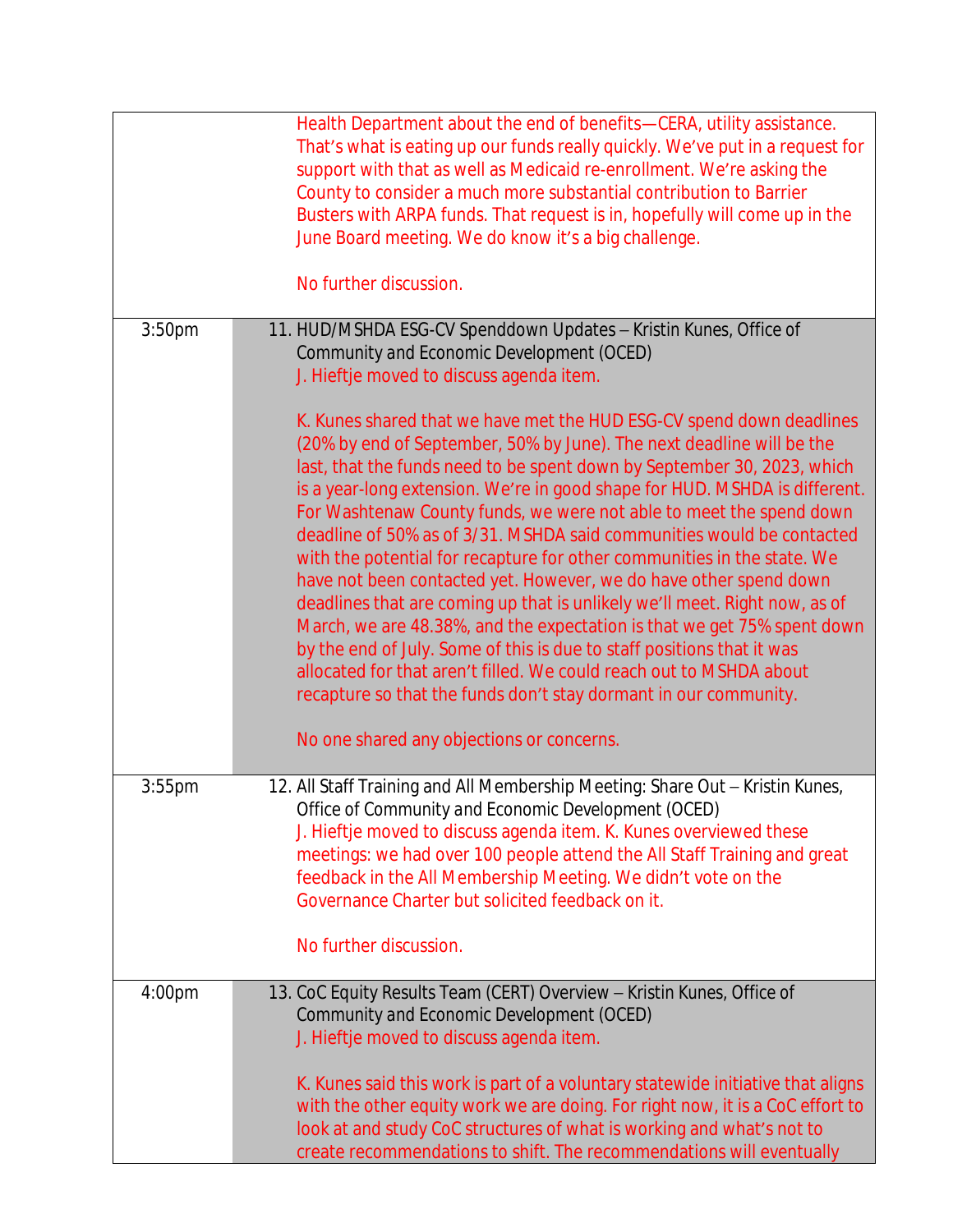|        | become requirements from MSHDA, so we thought it was important to be<br>involved on the front end. It is a 16-18-month initiative, which will be co-<br>led by Kristin and Morgan from OCED, with Andrew supporting the data,<br>and 6-8 community liaisons who will create listening sessions and provide<br>feedback on our systems. They will be provided with a stipend through<br>MSHDA for their time. If anyone else is interested and can commit 10<br>hours per month, please reach out to K. Kunes or T. Gillotti.<br>K. Kunes also shared overview of HAWC's current capacity which was sent<br>to the CoC listserv this morning. TJ Brandenberger added that people can<br>email him if anything is urgent.<br>No further discussion. |
|--------|---------------------------------------------------------------------------------------------------------------------------------------------------------------------------------------------------------------------------------------------------------------------------------------------------------------------------------------------------------------------------------------------------------------------------------------------------------------------------------------------------------------------------------------------------------------------------------------------------------------------------------------------------------------------------------------------------------------------------------------------------|
| 4:05pm | 14. CSH CoC Engagement: Updates and Request for Feedback - Lindsey Bishop<br>Gilmore & Catherine Distelrath, CSH<br>J. Hieftje moved to discuss agenda item.                                                                                                                                                                                                                                                                                                                                                                                                                                                                                                                                                                                      |
|        | L. Bishop Gilmore reviewed structure CSH's engagement with the<br>Washtenaw CoC, including the training on racial equity at the All Staff<br>Training and facilitated dialogue at the All Membership Meeting. CSH is<br>also convening a group of people with lived expertise. 40 people expressed<br>interest and 15 people were engaged. They are compensated for their<br>time. The first meeting was last week. L. Bishop Gilmore and C. Distelrath<br>led a discussion using Menti to solicit feedback on the Board structure.<br>Findings will be shared back at the July Board Meeting.                                                                                                                                                    |
| 4:45pm | 15. Shelter Updates (Individuals)<br>a. Dan Kelly, Shelter Association of Washtenaw County (SAWC)<br>b. Krista Girty, Ozone House<br>J. Hieftje moved to discuss agenda item.                                                                                                                                                                                                                                                                                                                                                                                                                                                                                                                                                                     |
|        | D. Kelly highlighted some numbers in the overview document included in<br>the Board packet. Reached high water mark in occupancy, dealt with<br>COVID-19 outbreak. Lots of people moving into housing-the opening of<br>Hickory Way was great. New Health & Safety Coordinator helps their<br>response moving forward. They saw a spike in overdoses this year, and<br>now have an internal task force and Narcan kits as well as fentanyl testing<br>strips that Avalon helped provide. They are working with Wayne State on<br>getting a Narcan vending machine in the building. Lastly, planning is<br>already underway for next winter.<br>No further discussion.                                                                             |
| 4:50pm | 16. Shelter Updates (Families)                                                                                                                                                                                                                                                                                                                                                                                                                                                                                                                                                                                                                                                                                                                    |
|        | Rhonda Weathers, SOS Community Services<br>a.<br>TJ Brandenberger, Salvation Army<br>b.                                                                                                                                                                                                                                                                                                                                                                                                                                                                                                                                                                                                                                                           |